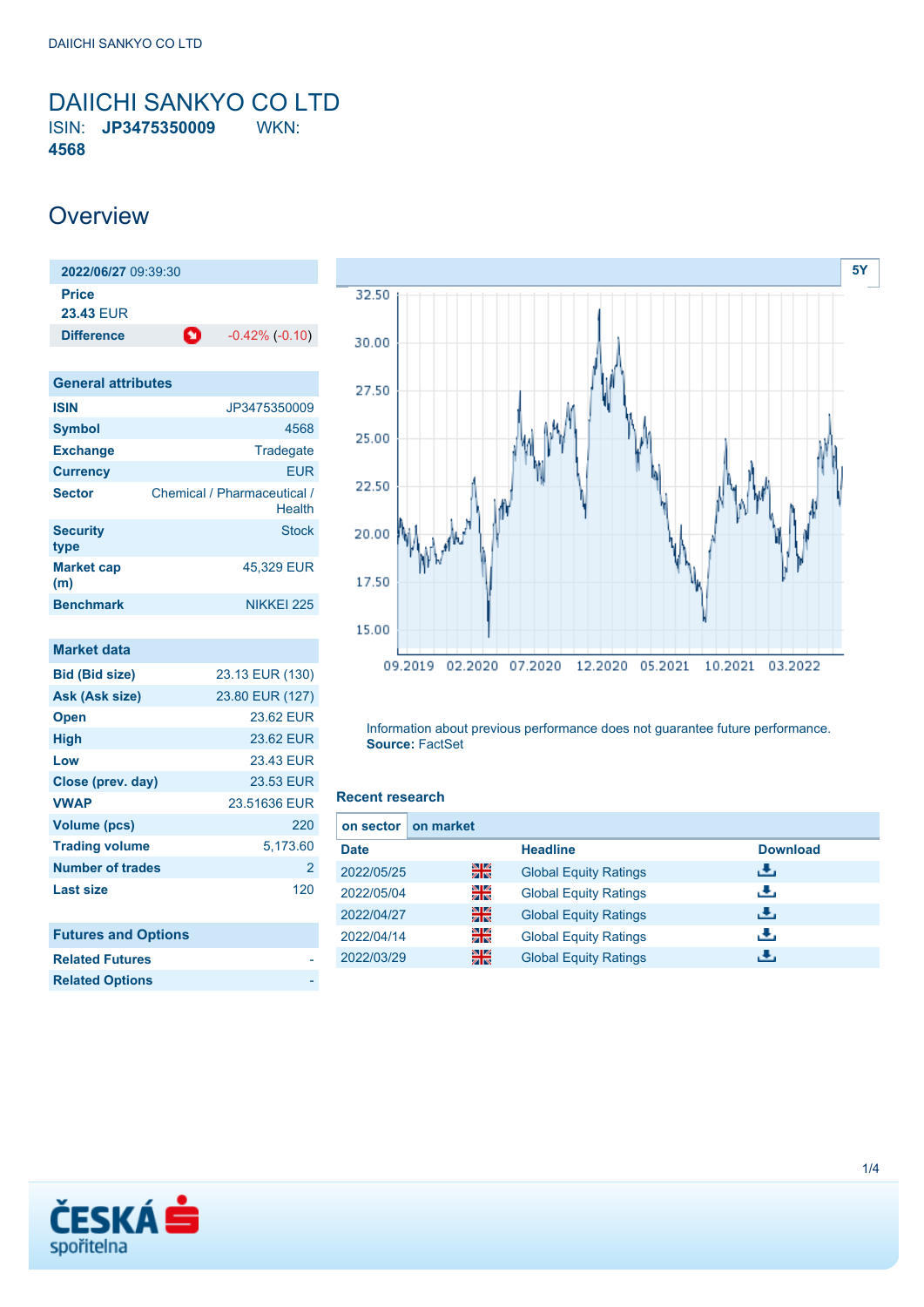## Details

**2022/06/27** 09:39:30 **Price 23.43** EUR

**Difference**  $-0.42\%(-0.10)$ 

**General attributes ISIN** JP3475350009 **Symbol** 4568 Exchange Tradegate **Currency** EUR Sector **Chemical / Pharmaceutical / Health Security type Stock Market cap (m)** 45,329 EUR **Benchmark** NIKKEI 225

| Market data             |                 |
|-------------------------|-----------------|
| <b>Bid (Bid size)</b>   | 23.13 EUR (130) |
| Ask (Ask size)          | 23.80 EUR (127) |
| <b>Open</b>             | 23.62 FUR       |
| <b>High</b>             | 23.62 EUR       |
| Low                     | 23.43 EUR       |
| Close (prev. day)       | 23.53 EUR       |
| <b>VWAP</b>             | 23.51636 EUR    |
| <b>Volume (pcs)</b>     | 220             |
| <b>Trading volume</b>   | 5,173.60        |
| <b>Number of trades</b> | 2               |
| Last size               | 120             |

| <b>Performance and Risk</b> |          |           |           |  |  |  |
|-----------------------------|----------|-----------|-----------|--|--|--|
|                             | 6m       | 1Y        | <b>3Y</b> |  |  |  |
| <b>Perf (%)</b>             | $+5.04%$ | $+27.46%$ |           |  |  |  |
| Perf (abs.)                 | $+1.13$  | $+5.07$   |           |  |  |  |
| <b>Beta</b>                 | 0.82     | 0.76      | 0.79      |  |  |  |
| <b>Volatility</b>           | 43.61    | 39.55     | 41.38     |  |  |  |



Information about previous performance does not guarantee future performance. **Source:** FactSet

| <b>Price data</b>                           |                        |
|---------------------------------------------|------------------------|
| Ø price 5 days   Ø volume 5 days (pcs.)     | 22.55 EUR (293)        |
| Ø price 30 days   Ø volume 30 days (pcs.)   | 23.80 EUR (216)        |
| Ø price 100 days   Ø volume 100 days (pcs.) | 21.54 EUR (672)        |
| Ø price 250 days   Ø volume 250 days (pcs.) | 21.05 EUR (601)        |
| <b>YTD High   date</b>                      | 26.00 EUR (2022/05/26) |
| <b>YTD Low   date</b>                       | 17.10 EUR (2022/02/07) |
| 52 Weeks High   date                        | 26.00 EUR (2022/05/26) |
| 52 Weeks Low   date                         | 15.18 EUR (2021/08/05) |

### **All listings for DAIICHI SANKYO CO LTD**

| Exchange $\Box$                | <b>Date</b>    | Time  | <b>Price</b>              | <b>Trading volume</b><br>(mio.) | <b>Number of</b><br>trades |
|--------------------------------|----------------|-------|---------------------------|---------------------------------|----------------------------|
| Tradegate                      | 2022/06/<br>27 |       | 09:39 23.43 EUR           | 0.01                            | 2                          |
| <b>Tokyo Stock</b><br>Exchange | 2022/06/<br>27 |       | 08:00 3,323.00 JPY 132.45 |                                 | 6,004                      |
| <b>Stuttgart</b>               | 2022/06/<br>27 |       | 08:36 23.56 EUR           | 0.00                            | 2                          |
| <b>Munich</b>                  | 2022/06/<br>27 |       | 08:07 23.02 FUR           | 0.00                            | 1                          |
| Hanover                        | 2022/06/       | 08:01 | 23.09 EUR                 | 0.00                            | 1                          |

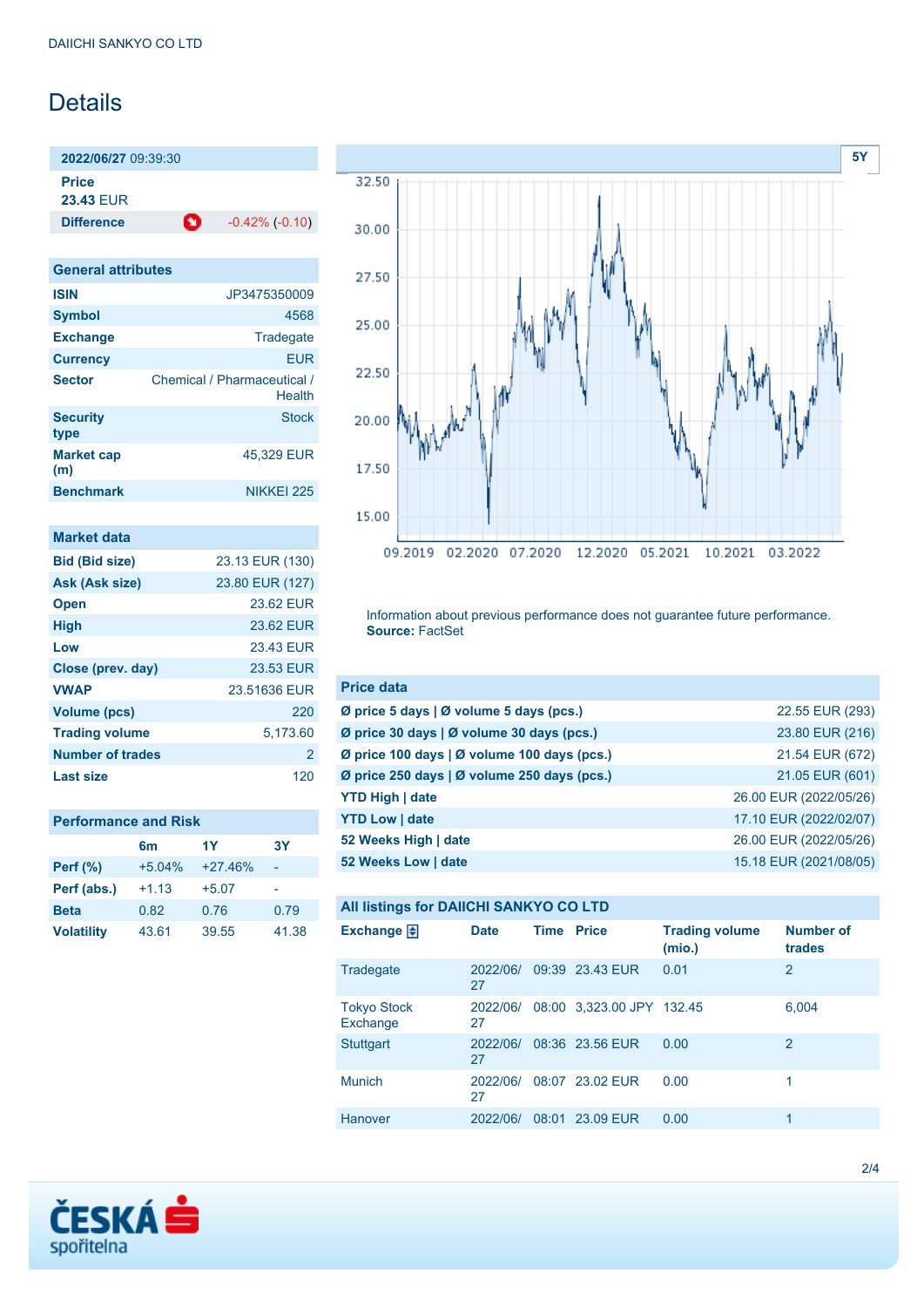|                                  | 27       |                          |      |    |
|----------------------------------|----------|--------------------------|------|----|
| Frankfurt                        | 27       | 2022/06/ 09:05 22.93 EUR | 0.00 |    |
| FINRA other OTC<br><b>Issues</b> | 24       | 2022/06/ 18:34 24.74 USD | 3.53 | 20 |
| <b>Duesseldorf</b>               | 27       | 2022/06/ 14:01 22.88 EUR | 0.00 | 9  |
| <b>Berlin</b>                    | 2022/06/ | 08:07 23.04 EUR          | 0.00 |    |